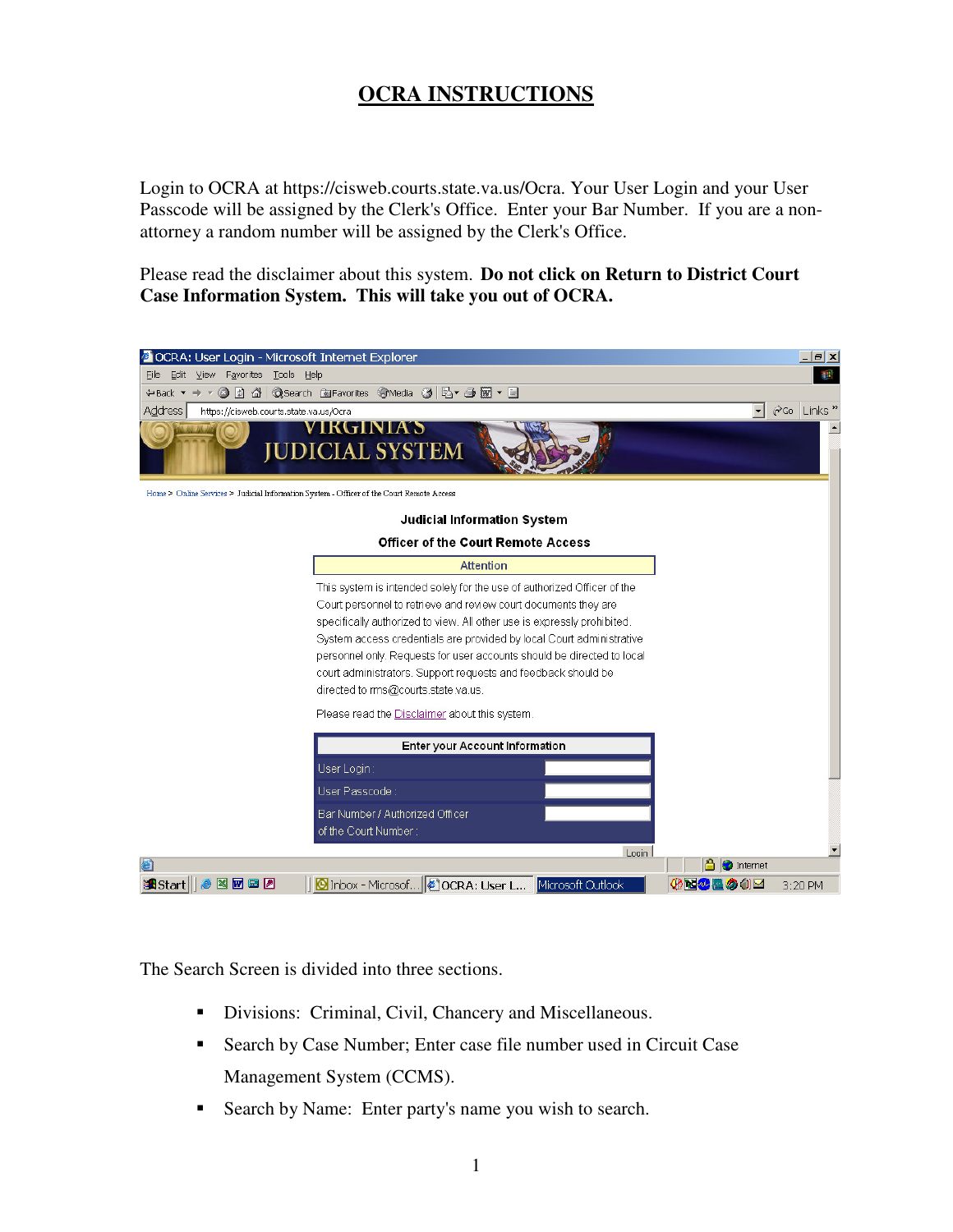

You must select a division before you can search by either name or file number.

You may enter information in either the Case Number field or the Name Field, but not both. Either the Name Field or the Case Number field must be blank before clicking Search.

To access a case by Name use the Last Name, First Name format.

To access a case by Case Number enter the 10-digit case file number.

Ex: A Civil file with a CCMS Number of CL11005000-00 will be entered in the Case Number field as 11005000. You can also use a shortcut and just type 11-5000. The system will fills in all the necessary zeroes where the hyphen is inserted and defaults to '00" at the end. For case CL11005000-01 you would enter 11-5000-01.

After clicking Search, the search results will appear.

| Attorney/Officer of the Court Access - Microsoft Internet Explorer                               | $  \leq$ $\times$                              |  |  |  |  |  |  |  |
|--------------------------------------------------------------------------------------------------|------------------------------------------------|--|--|--|--|--|--|--|
| Edit View Favorites Tools Help<br>File                                                           |                                                |  |  |  |  |  |  |  |
| 4Back ▼ → ▼ ② ② △   ◎Search 函Favorites ③Media ③   马▼ ③   函 ▼ 国                                   |                                                |  |  |  |  |  |  |  |
| Address 3 https://cisweb.courts.state.va.us/Ocra/main/627272/a.html                              | PGO Links »<br>$\vert \mathbf{v} \vert$        |  |  |  |  |  |  |  |
| <b>VIRGINIA'S</b><br><b>JUDICIAL SYSTEM</b>                                                      |                                                |  |  |  |  |  |  |  |
| Home > Online Services > Judicial Information System - Officer of the Court Remote Access        | Search Admin Logout - edmonds, janie           |  |  |  |  |  |  |  |
|                                                                                                  | <b>Judicial Information System</b>             |  |  |  |  |  |  |  |
| <b>Officer of the Court Remote Access</b>                                                        |                                                |  |  |  |  |  |  |  |
| Name and Case Search                                                                             |                                                |  |  |  |  |  |  |  |
| Richmond City<br>$\Box$ Case Number :<br>Court Name                                              | 11005000                                       |  |  |  |  |  |  |  |
| Criminal O Civil Chancery Miscellaneous Name:<br>Division:                                       |                                                |  |  |  |  |  |  |  |
|                                                                                                  | Search<br><b>Clear Results</b>                 |  |  |  |  |  |  |  |
| CL1100500000 - PUBLIC, JOHN Q (20 pages)                                                         |                                                |  |  |  |  |  |  |  |
| Filed on 05/02/2011, COM                                                                         |                                                |  |  |  |  |  |  |  |
|                                                                                                  | Pleadings and Orders<br>Case Files<br>Services |  |  |  |  |  |  |  |
| CL1100500000 - SMITH, JANE DOE (20 pages)                                                        |                                                |  |  |  |  |  |  |  |
|                                                                                                  |                                                |  |  |  |  |  |  |  |
| Filed on 05/02/2011, COM                                                                         |                                                |  |  |  |  |  |  |  |
|                                                                                                  | Pleadings and Orders<br>Case Files<br>Services |  |  |  |  |  |  |  |
| Officer of the Court Remote Access                                                               |                                                |  |  |  |  |  |  |  |
| 石                                                                                                | <b>D</b> Internet                              |  |  |  |  |  |  |  |
| <b>A</b> Start <b>&amp; B M B B</b><br>© Inbox - Mic   2 Civil Case -   2 Attorney/ [ M OCRA GUI | ※Nの皿0の4<br>$2:15$ PM                           |  |  |  |  |  |  |  |